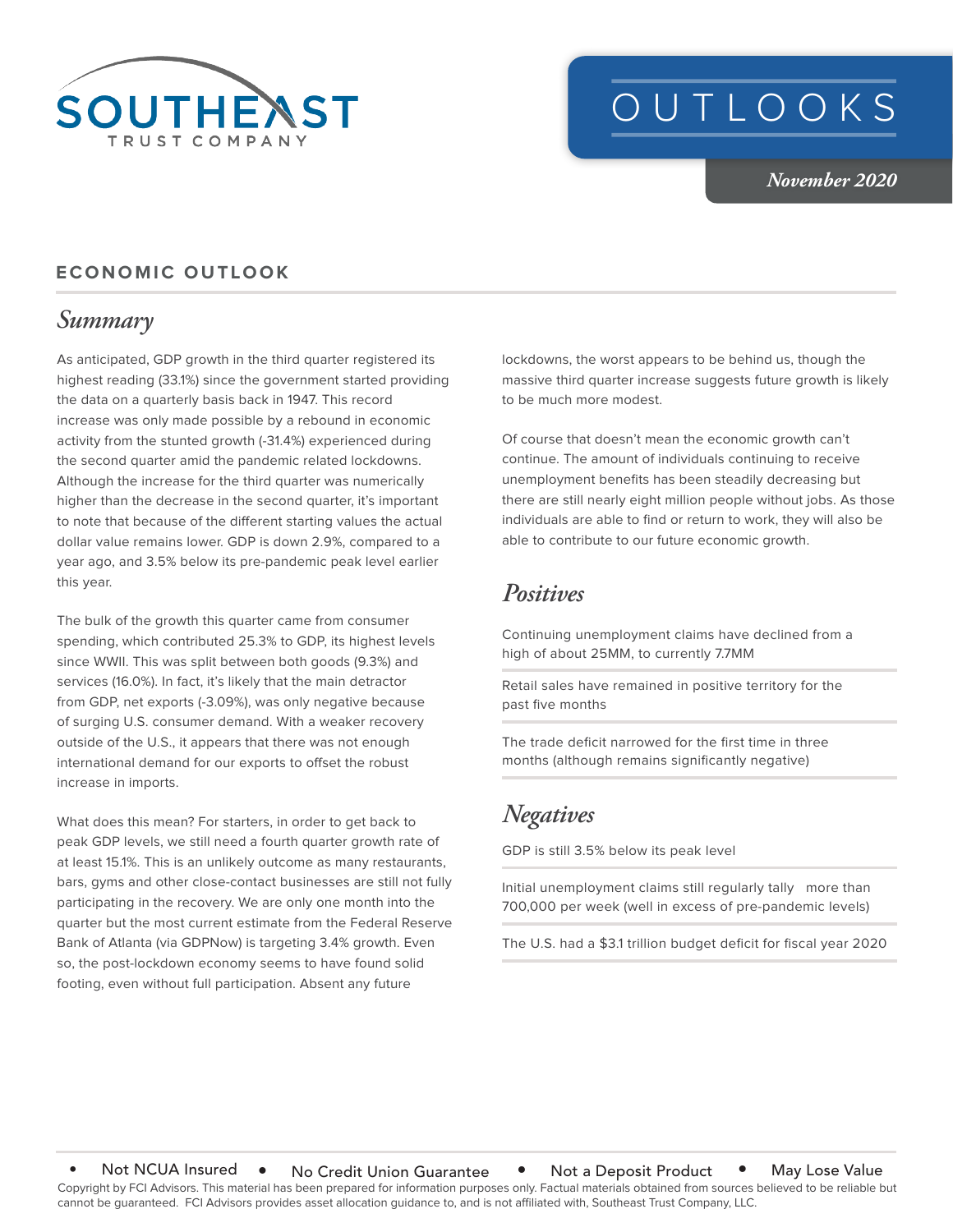

# OUTLOOKS

*November 2020*

#### **EQUITY OUTLOOK**

## *Summary*

Equity market performance was a mixed bag in October highlighting the uncertainty headed into a heated election. Large U.S. indexes were generally lower with the S&P 500 down 2.7% for the month. The Russell 1000 Growth Index fell 3.4% while the Russell 1000 Value Index declined 1.3%.

Indexes of large U.S. companies had been outperforming their small company peers year-to-date but the month saw a reversal of that trend. The Russell Midcap Index rose 0.6% and the Russell 2000 Index (small cap) climbed 2.1%.

The performance of international markets offered no particular trend or insight. The developed MSCI EAFE Index fell 4.0% in October. Over the same period, the MSCI Emerging Markets Index gained 2.1%.

From a sector standpoint, the relative performance was mixed. The best performing sectors were utilities up 5.0% and communication services returning 0.8%. The worst two performing sectors were information technology which declined 5.1% and energy which dropped 4.4%.

While complete results are still somewhat unknown, the conclusion of the election should ultimately bring some relief to equity markets and investor sentiment. It has been a challengingly partisan cycle that we will appreciate having in the rearview mirror. As we have stated in past writings,

corporate America is very flexible and can adapt to just about any tax or regulatory environment. It is for that reason, in part, we continue to believe stocks are in a favorable position relative to other asset classes over the intermediate and longer-term time periods. A divided government, which seems likely, may limit policy change and create a fertile backdrop for equity markets moving forward.

### *Positives*

Health care and pharmaceutical industries continue to make medical breakthroughs concerning COVID-19 treatments and vaccines

Many retail investors have been on the sidelines throughout the rally – the pain trade is higher

Accommodative Federal Reserve and global central bank policy

# *Negatives*

Stock valuations, by some traditional measures, look relatively stretched

COVID-19 cases are rising in Europe and several U.S. states